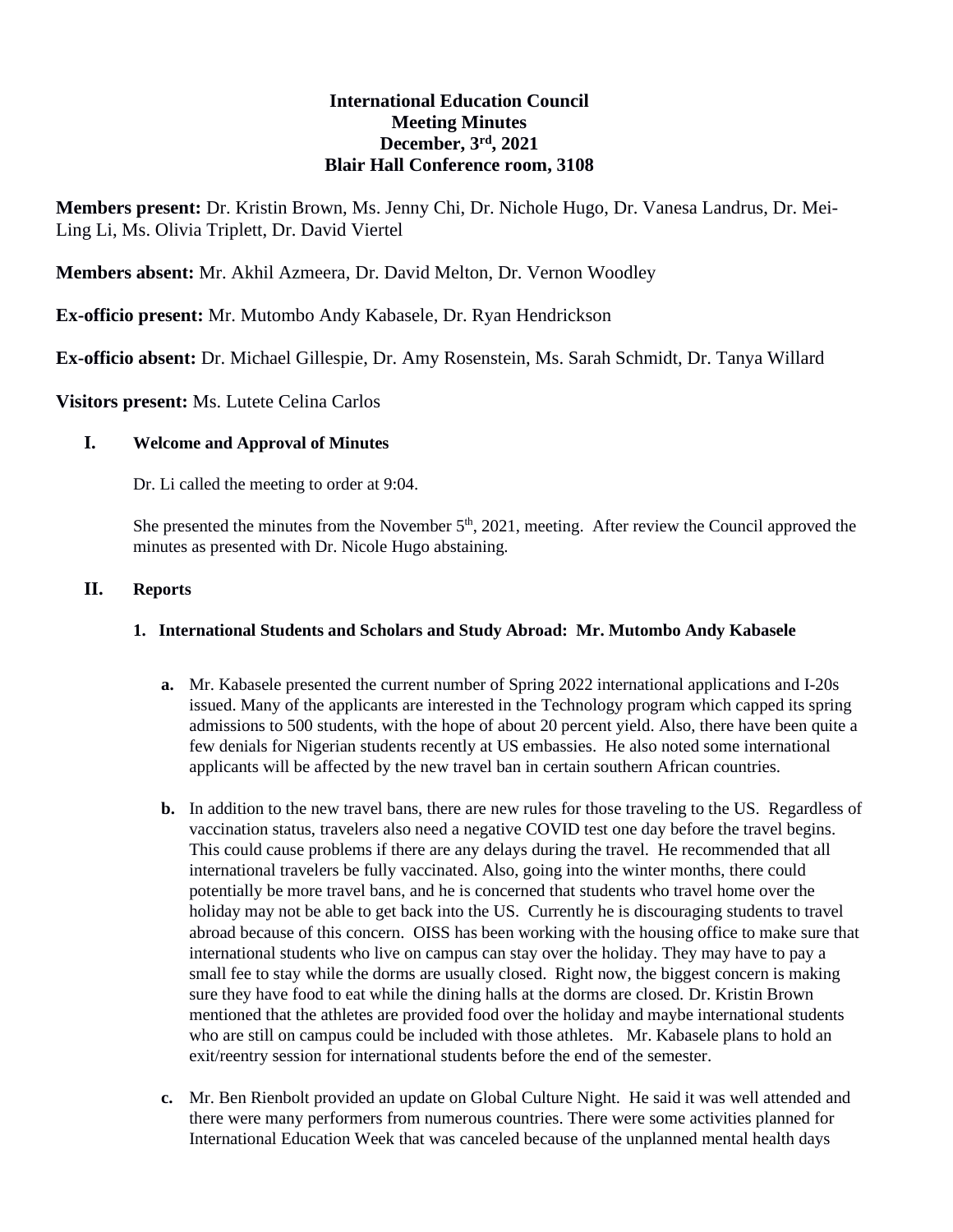announced by the President. Also, it was the week before Thanksgiving so attendance was low for other events. They had two "Glimpses of…" presentations. One about Zimbabwe and another about Saudi Arabia. Many of the planned activities that had to be canceled will be held in the Spring semester. Also, in January they will hold another orientation for two days. They are also planning two welcome dinners with local churches during the evenings. There will also be the exit/reentry session that Mr. Kabasele mentioned and OPT and H1B sessions will be held soon.

**d.** AIS Update: Mr. Akhil Azmeera was unable to attend, but Mr. Rienbolt provided an AIS update. They hope to participate in the Women's Economic Empowerment initiative in the Spring. They are also looking to hold a roller-skating event and are hoping to visit Casey, Illinois, and see all the big things. They will also be celebrating Holi again next year sometime in April. Dean Hendrickson recommended that the Holi celebration be held on a weekday when more students will be on campus and able to attend.

## **2**. **Study Abroad: Ms. Celina Carlos**

- **a.** Ms. Celina Carlos provided an update on the Study Abroad Activities. They held a faculty led Study Abroad Panel which had great attendance. Many of the faculty who have led study abroad programs in the past were able to talk to students and answer questions. The Study Abroad office had planned to participate in International Education Week activities, but those activities were also canceled because of the mental health days. They held an Open House for faculty who are interested in leading a program abroad. There are still many questions about what will happen in the future with COVID restrictions, so some faculty are reluctant to consider a study abroad course right now. Students are still interested in traveling, but there are still many uncertainties.
- **b.** They are still working with Study Abroad Ambassadors, but since the last students who were able to travel was in 2019, many of them have graduated. They hope to bring back some of these students and have more activities in the Spring semester to keep students interested in Study Abroad opportunities.
- **c.** She updated the Council on external virtual study aboard courses. She believes that even after the pandemic is over, these types of courses will still be around, so the office has created a course code for students to use to receive credit at EIU for any external Study Abroad virtual courses they take. The new course is currently under review and should be approved soon. This course will have a smaller course fee than the usual Study Abroad courses since they will be less work and cost to prepare and oversee.
- **d.** Ms. Carlos also noted that deadlines are coming up for both scholarships and applying for programs. In January they plan to have another Study Abroad fair and plan to start advertising soon.

## **III. Dean's Report: Dr. Ryan Hendrickson**

**1.** Dean Hendrickson let the Council know that they will hold a meeting with the Study Abroad leaders soon to discuss how to move forward with programs during the pandemic. There are many risks when considering traveling during this time and trying to keep up with each country's rules and expectations. They have found an insurance policy that will provide funds to students who might become COVID positive while studying abroad and need to stay during the quarantine period.